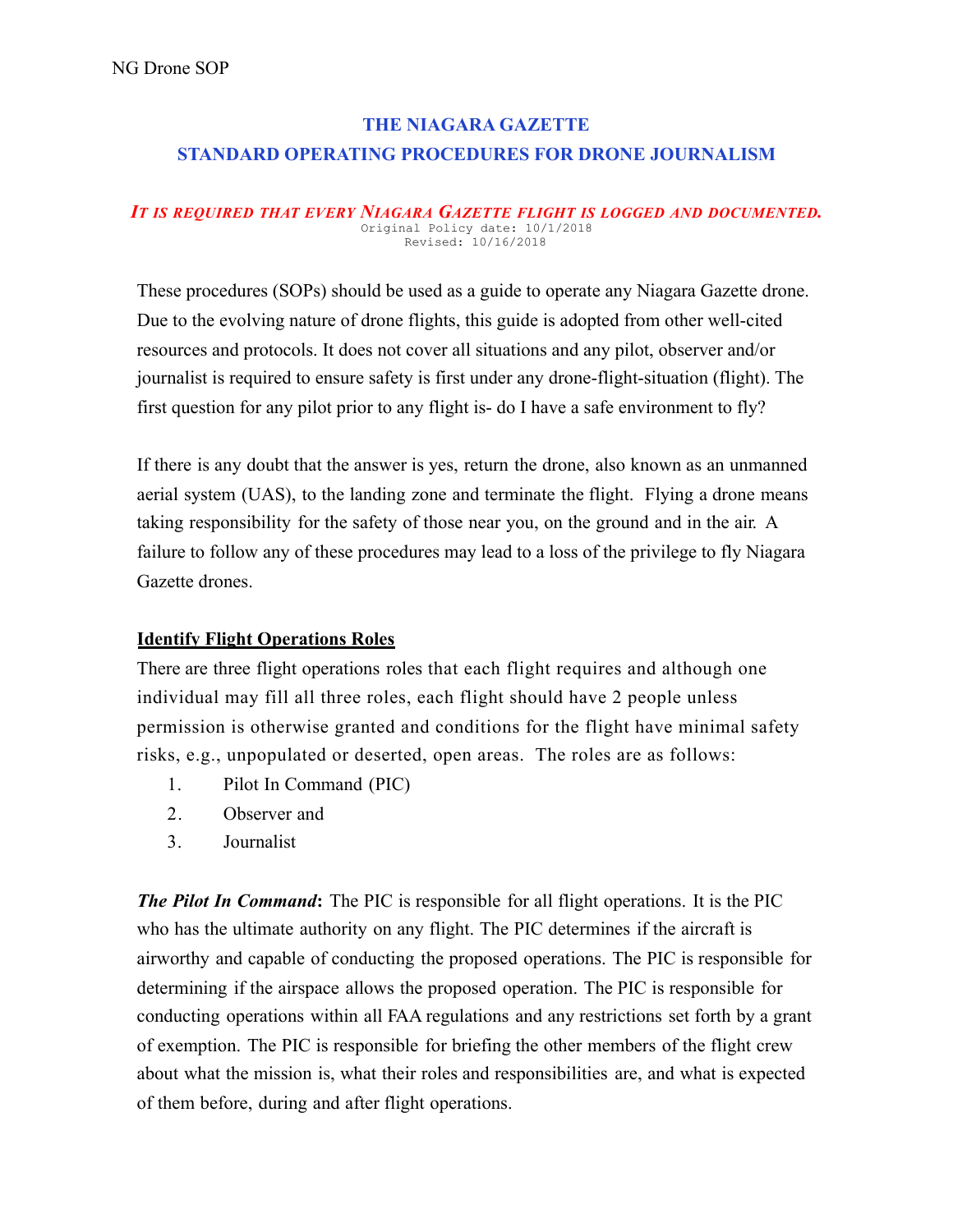NOTE: The pilot in command, the one holding the FAA issued Part 107 certificate, is by regulation the final authority on if the aircraft flies or not. If an accident occurs, it is the Part 107 certificate holder who will be held responsible. As such, news managers, editors, directors and publishers must accept the pilot in command's decision about flight safety as final.

*The Observer*: The Observer is responsible for monitoring the operational area to ensure that there are no hazards that may endanger the flight or people not part of the UAS flight operations team. The Observer is the only member of the team who can speak to the PIC during flight operations. The Observer is to alert the PIC immediately if any aircraft come into the area, or if any person or vehicle comes near the operation. The Observer must remain within speaking distance of the PIC. Do not use radios to communicate.

*The Journalist*: The Journalist is responsible for communicating flight goals to the PIC before flight and verifying results after landing. The Journalist determines what is needed for the story and communicates that to the PIC. The PIC is responsible for determining if the Journalist's goals are possible under the conditions presented. During flight, the PIC may ask for feedback from the Journalist, but the Journalist should only speak to the pilot if asked while the aircraft is aloft. The Journalist can act as Observer.

Under Part 107, operations can occur with only a PIC. If no additional personnel are available for the flight, care and consideration must be taken for the additional workload that the PIC will take on, including having to watch the operation area for hazards, completing journalistic goals and ensuring flight safety.

*The greater the number of environmental variables (bystanders, structures, trees, wind, etc.) in an operating environment, the more substantial the demands are on the PIC and therefore there is a greater the need for a second person for the flight.*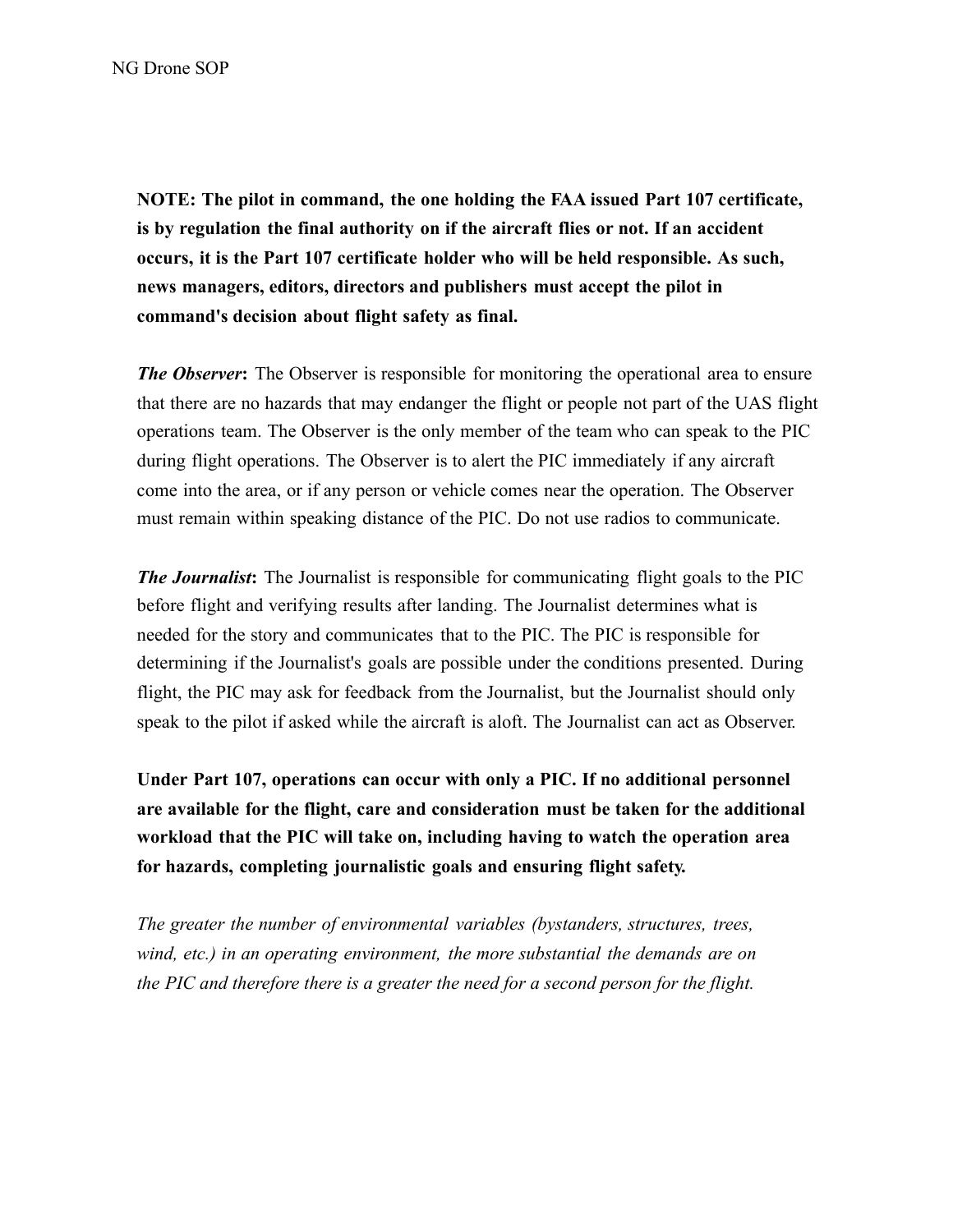#### Be Ethical and Respect Privacy During Flights

UAS enable individuals to remotely access spaces and vantage points that may be otherwise out of reach. Refer to the SPJ Code of [Ethics,](https://www.spj.org/ethicscode.asp) especially the principles about minimizing harm, such as the ones seen below, which are relevant to UAS operations:

"Balance the public's need for information against potential harm or discomfort. Pursuit of the news is not a license for arrogance or undue intrusiveness." While Part 107 prohibits flights over people it doesn't stop you from flying near them laterally. Be mindful of bystanders and consider their perceptions of drones, and what you're doing in the air with a UAS. Remember: They don't know what you are going to do with a device that makes many uncomfortable. Don't deliberately fly over private property if publicly accessible views are available. Don't use a drone to antagonize.

"Show compassion for those who may be affected by news coverage. Realize that private people have a greater right to control information about themselves than public figures and others who seek power, influence or attention. Weigh the consequences of publishing or broadcasting personal information. Avoid pandering to lurid curiosity, even if others do." In short, respect people's privacy, and don't use a UAS as a tool for intrusion. Don't fly up to people's windows, and seek permission to fly over private property where practical. While there has been extensive speculation about how high above the ground private property extends, there is currently no clear legal precedent indicating where private property ends and public airspace, in the context of drones, begins. Until a legal standard is set, all due caution should be exercised.

Refer to the National Press [Photographers](https://nppa.org/code_of_ethics) Association Code of Ethics, including the following standards:

Do not intentionally sabotage the efforts of other journalists." When covering a news event along with other media organizations flying UASs, avoid using your UAS to obstruct or take down another UAS. Doing so could not only hurt bystanders and damage property, but also require a report to the FAA, jeopardizing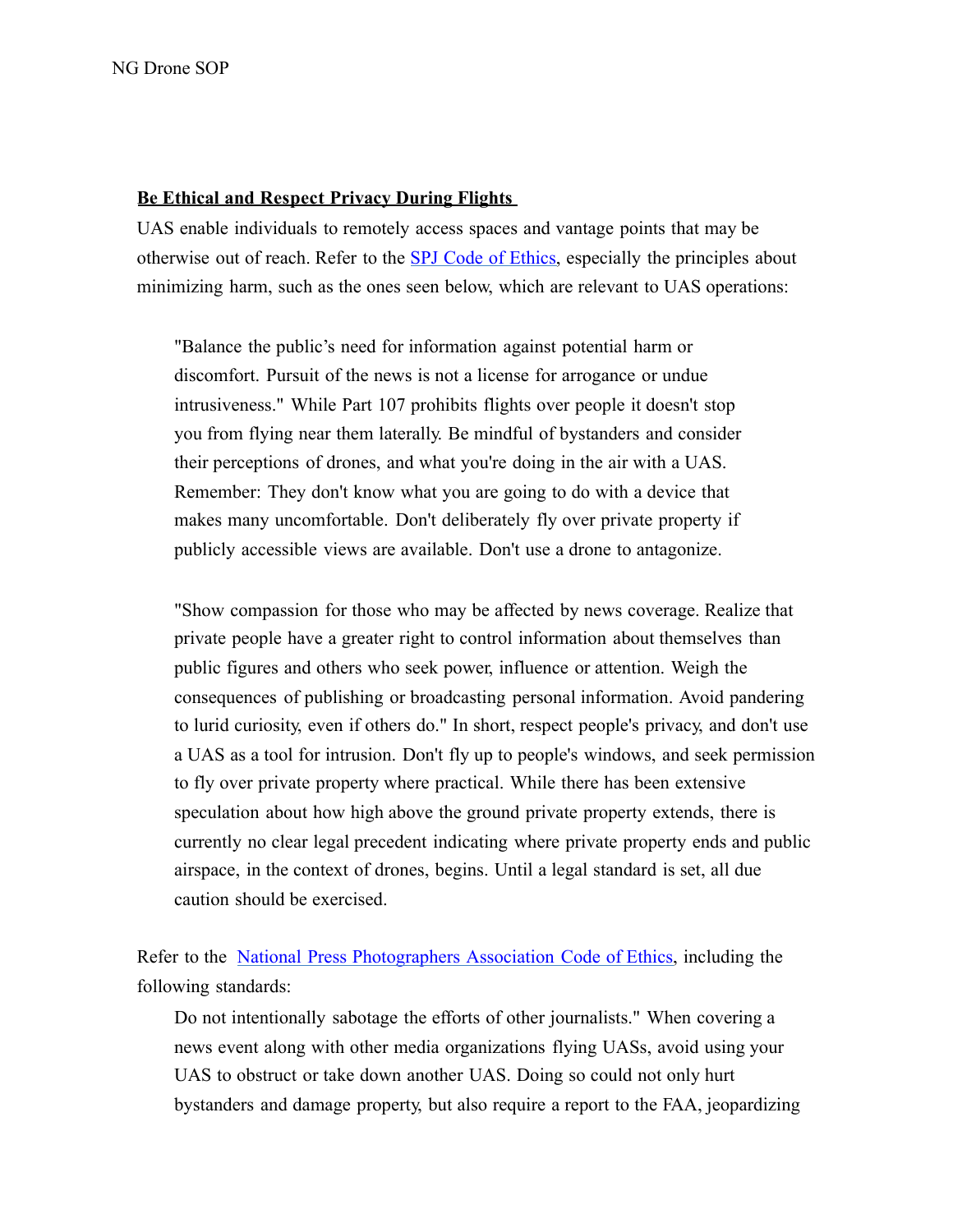your Part 107 certification. Media using UAS should coordinate with each other, just as manned helicopter pilots have done since the 1950s.

"While photographing subjects do not intentionally contribute to, alter, or seek to alter or influence events." UAS systems, especially multirotors, are loud. Consider how the noise generated by your UAS, and its presence, influences events, people, and animals.

### Operating Procedures

A professional UAS operation is one that involves careful planning. Before using drones to do journalism, pilots and organizations should take several steps. First, the pilot should practice with the drone to be used. Familiarization with the platform is essential.

The general operating procedures for drone flights are divided into sections:

- Pre-trip
- Pre-flight
- Flight
- Post-flight

The general requirements in each are encapsulated in checklists (attached) designed to help ensure each step is accomplished.

### Pre-Trip

Prior to embarking on any drone operation, the pilot in command must gather information about the proposed flight area to ensure safe operations that comply with Federal Aviation Regulations.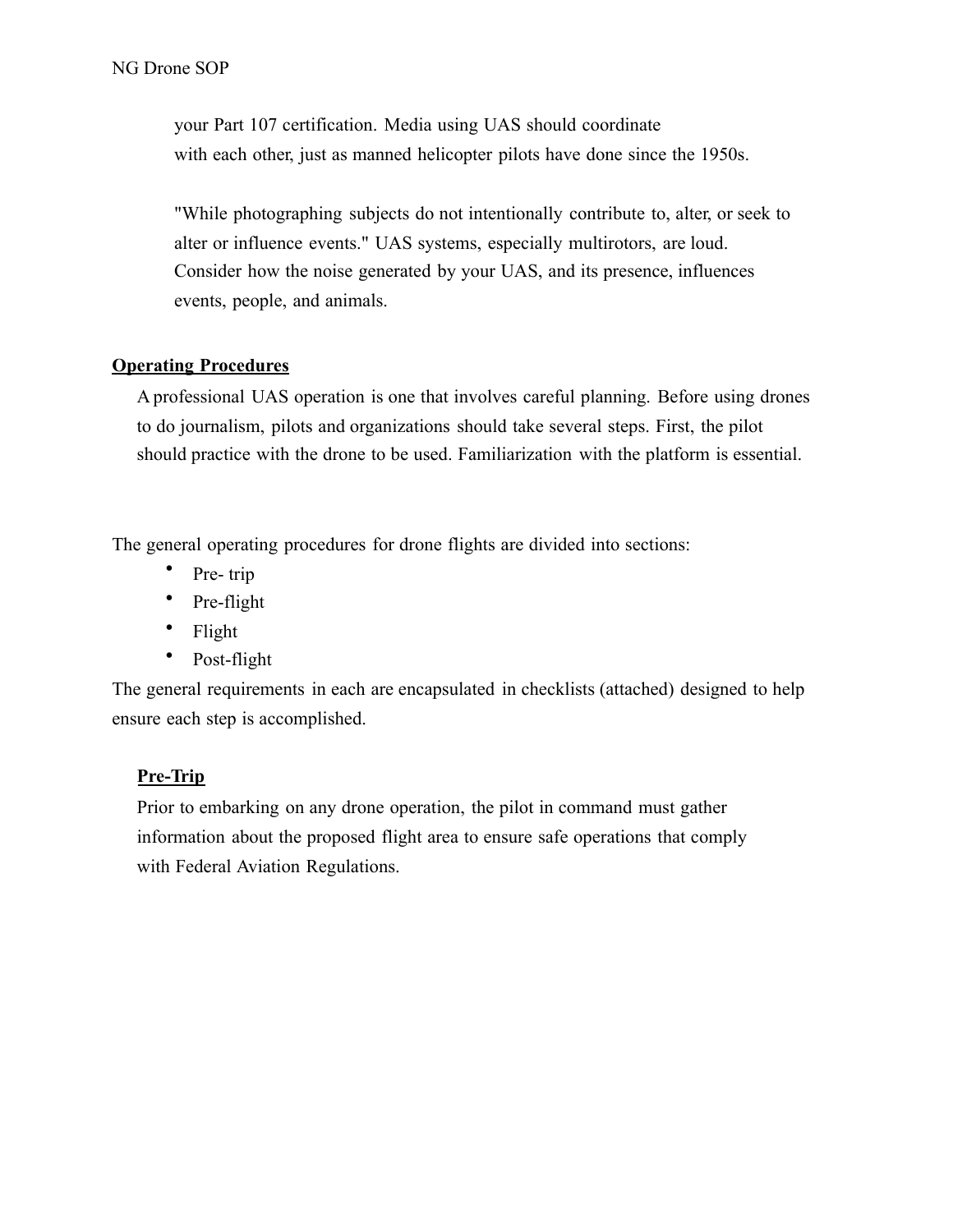### *Location*

PIC must answer questions about the location:

- What is there?
- Are there hazards to aviation? What airspace is it in?
- Do you need permission from air traffic control (ATC)?
- Are you flying on or over private property?
- Do you have permission of the landowner to operate there?
- How many people can you expect around the area? What is your plan to prevent flight over people?
- Have you pulled publicly available aerial images of the area or conducted a site survey?
- What will the weather be? Have you consulted an aviation weather forecast? Or if the trip is immediate, have you consulted local weather sources, such as an aviation weather report (METAR), or obtained a flight briefing from
- Flight Services?
- Are your weather parameters within Part 107 minimums?
- Are wind levels below the operational maximums set by the manufacturer or by your own operational guidelines?
- What's the altitude of the location?
- How might it affect your UAS and payload during flight?
- Have you factored in the effects of temperature on the batteries?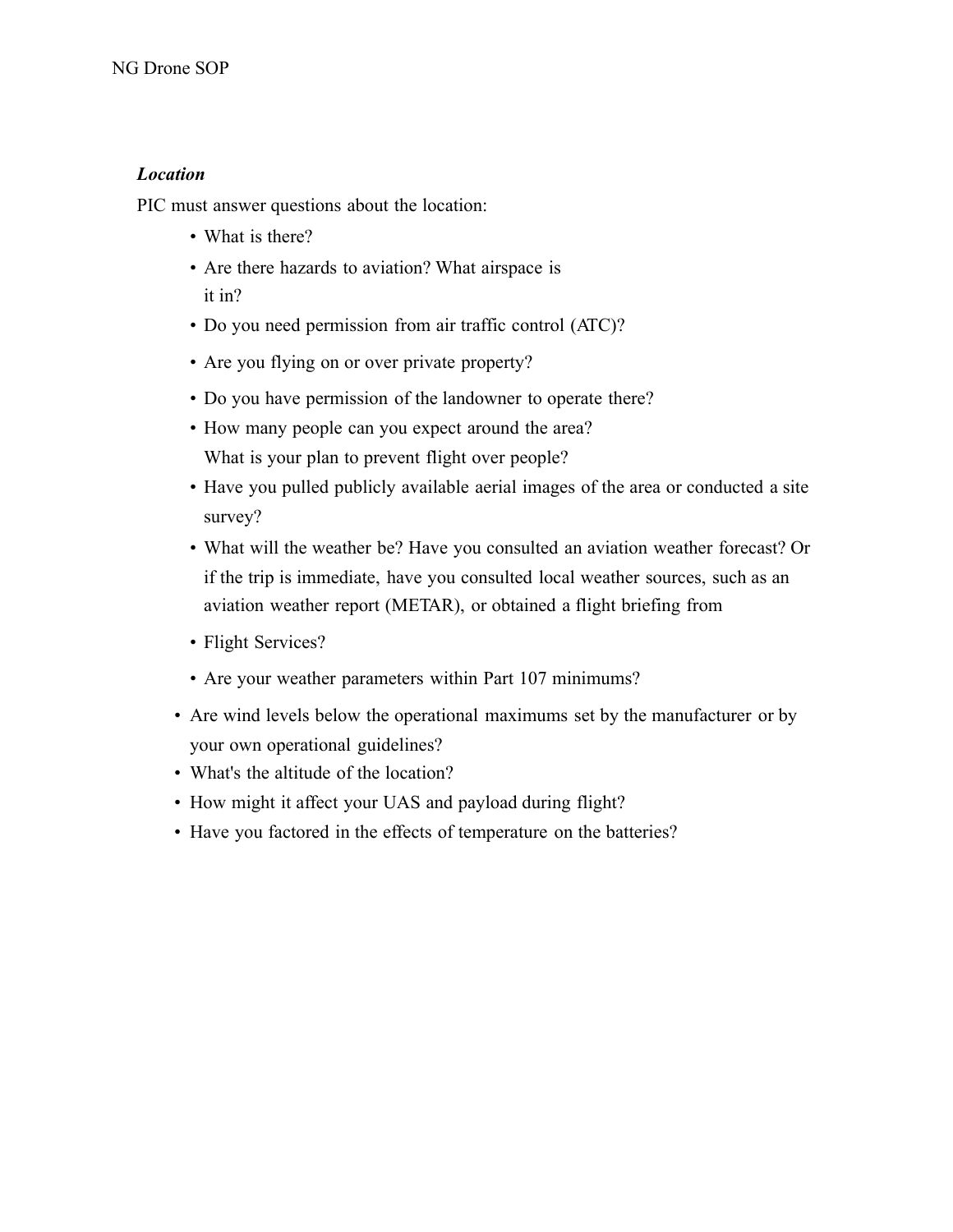### *Operational Goals*

Before bringing a UAS into an environment, operational personnel should define the goals of the UAS flight before leaving for the location.

- Be specific. What shots do you need?
- What purpose is the drone serving in your story? What context is the drone adding to your story?
- How much drone video or photography do you need to tell the story? What privacy issues can you anticipate and what steps have you taken to mitigate them?
- What ethical issues can you anticipate and what steps have you taken to mitigate them?

### *Logistics*

Before leaving for the operational area, consider what equipment you will need,

and check the status of your equipment.

- When do you need to be at the location? How much travel time is involved?
- Have you built in time for a walkthrough of the location to note any hazards only visible on site?
- Do you have sufficient batteries to accomplish the task?
- Are they charged?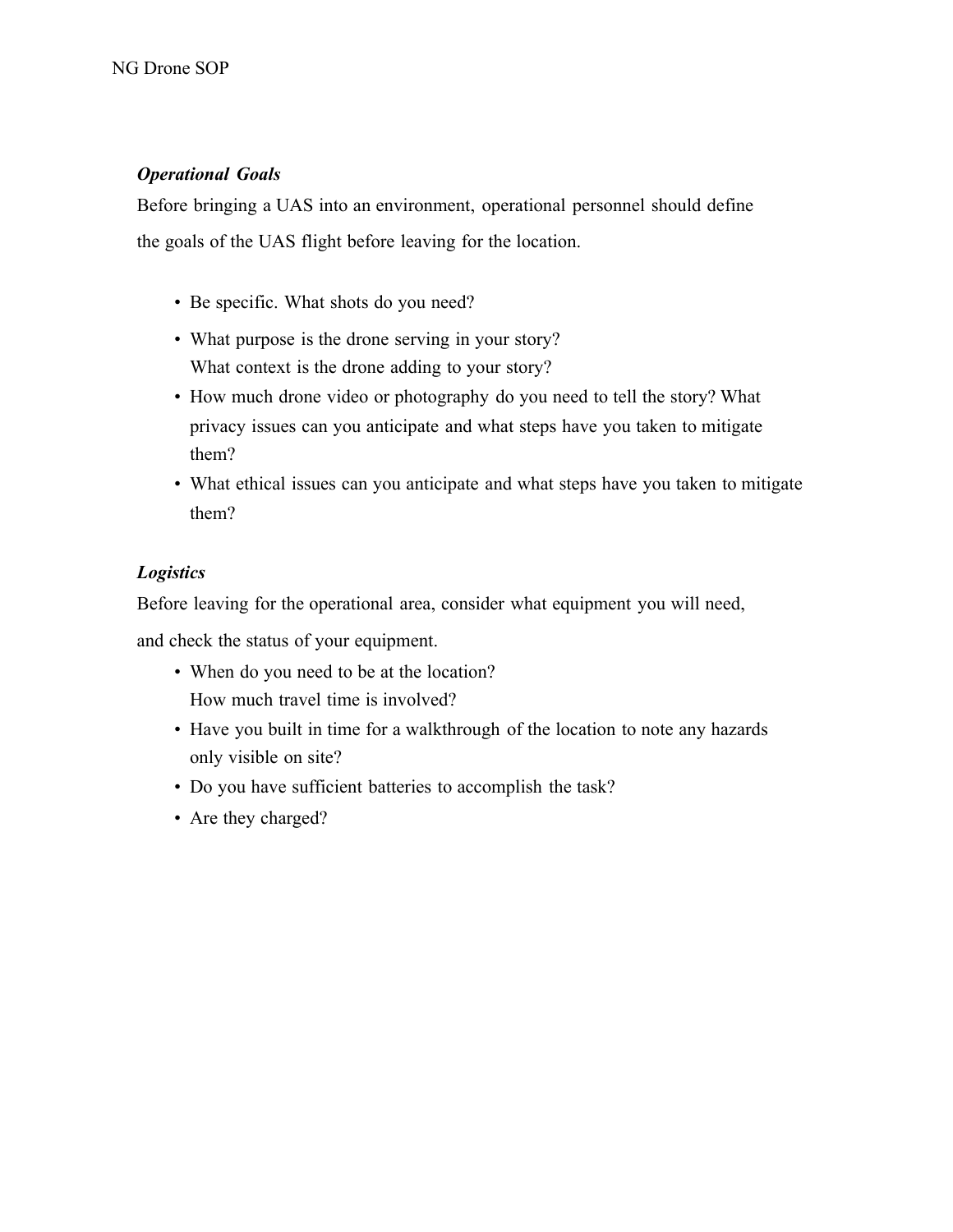## *Briefing*

The PIC is responsible for briefing all operations personnel on each phase of flight. The PIC will designate the observer and the journalist, will explain their roles and what will happen during flight.

A PIC briefing should cover, at a minimum:

- Who is fulfilling each role in flight operations.
- The expectations of each member of the flight crew. A general description of the operations area.
- The expected weather at the location.
- Any known hazards, including winds, obstacles, known high traffic areas, any nearby airports or expected air traffic.
- The specific mission goals, including expected shots, angles or subjects.
- Any known privacy or ethical issues and mitigation steps.

### *Pre-Trip Inspection*

Before leaving for the operations area, the PIC should conduct a pre-trip inspection of the UAS. A pre-trip inspection includes charging batteries, checking various mounting hardware, and checking the camera and storage media to ensure it is sufficient for the task.

### Pre-Flight

Pre-flight operations are done immediately before any flight work is to occur. The preflight checklist repeats some of the pre-trip checklist, such as inspecting the aircraft and some of the control surfaces. Pre-trip and pre-flight inspections help ensure airworthiness and will serve as an early warning for both maintenance issues and for mechanical issues that could substantially affect or cancel flight operations.

The general rules of pre-flight are:

- The PIC touches the UAS. The PIC is responsible for the aircraft and all around them. Thus, the PIC will conduct the pre-flight inspection, connect the batteries, etc.
- When on site, operations personnel must delineate a takeoff and landing area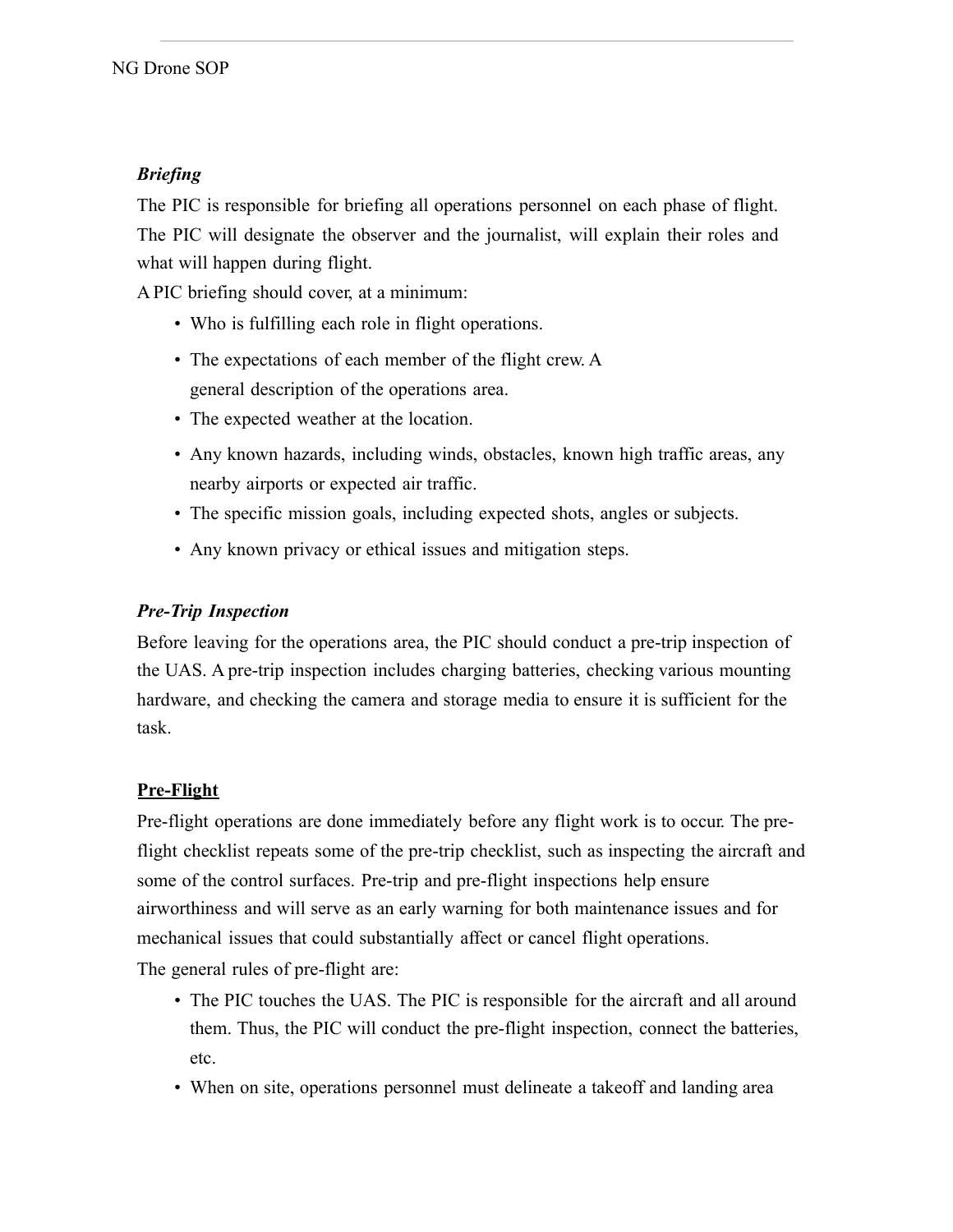of at least 10 feet x 10 feet and ensure it is free of debris.

- When on site, if non-operations people are around, operations personnel may be required to secure an area to be kept free of people so the UAS can operate without flying over people. That place may be the takeoff and landing zone. That space, to remain free of people, should be as large as the PIC thinks is practical.
- Weather can be very localized. When you arrive, you should check your location weather against the weather report you got from a flight briefing or automated observation service. Cloud ceilings will be most difficult to estimate on site, so be reasonable. If the clouds look low, stay low.
- *Don't fly if fog is present.*
- Wind conditions also vary by location. An anemometer is a valuable tool for measuring wind on site, informing the PIC if wind speeds are within operational limits and how they may affect flight operations.
- Turn off WiFi connectivity on any UAS mounted devices, such as cameras. Active WiFi devices on the UAS can interfere with critical 2.4 GHz RC and video transmissions. Because most non-military UAS systems use 2.4GHz for either RC or video transmission, only enable WiFi if you are certain there will be no interference with your UAS hardware.
- Before takeoff, make sure your compass is not receiving interference from nearby metal objects, and that you have enough GPS satellite connections.

### Flight

UAS operators must:

- Be constantly scanning for airborne traffic or obstacles. The observer must report them immediately.
- Be constantly scanning for people on the ground in the flight area. The observer must report them immediately.
- Be constantly checking battery levels and returning before reaching 25 percent of the remaining capacity.
- Be constantly checking flight parameters like altitude to ensure they remain within restrictions and operational goals.

*Only at battery changes should the PIC, Observer and Journalist discuss changes to the operational plan. While the UAS is in flight, the PIC needs to focus on flying, and the*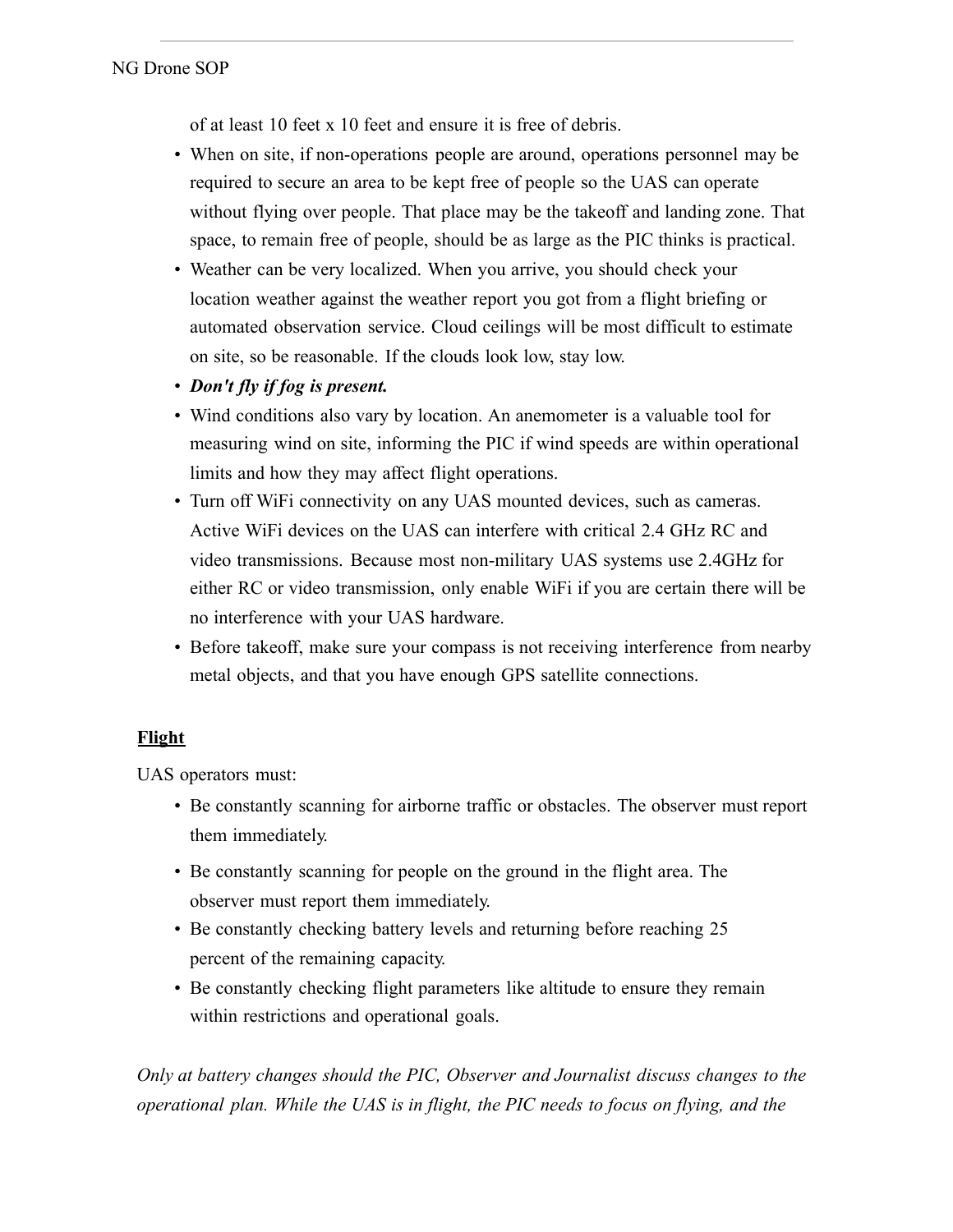#### NG Drone SOP

*observer needs to focus on hazards.* 

#### Post-Flight

The post-flight checklist is broken into three parts: Shutting down the drone, which is done by the PIC; inspecting the aircraft; and filling out logs. Logging is an important part of aviation safety and will serve as an important document in maintenance of your UAS.

#### Logging

UAS operations can be divided into three separate logs, largely transported over from manned aviation. They are a maintenance log, a battery log, and a flight log.

#### *Maintenance Log*

A maintenance log is a simple list of issues to be checked or fixed between flights. PICs should note any issue that should be checked, from an odd wobble, unusual sound, an unusually hot motor at landing, to a complete component failure. The log should include the date, UAS Make & Model, UAS Registration Number, the ID number of the battery used when the issue occurred, the issue, who reported it, the date repaired, who repaired it and notes.

#### *Battery Log*

A battery log serves as a warning for when a battery is getting worn out and could fail. UAS batteries will degrade, providing progressively less flight time. Fully charged batteries that go unused and are not discharged for over a week can also lead to damaged battery cells. A battery log will highlight failing batteries, and give the PIC a guide as to how much time a battery will give in flight. A battery log should note the date, UAS make and model, UAS registration number, the number of past charges, the percentage of battery power remaining at shutdown, total flight time, battery depletion rate, any signs of puffing (an indicator that the battery is damaged), and usage conditions. For example, if you loaded a DJI Inspire with a 360 video camera rig containing six GoPros cameras, and flew it on a 100°F, you would make note of those operating conditions.

#### *Flight Log*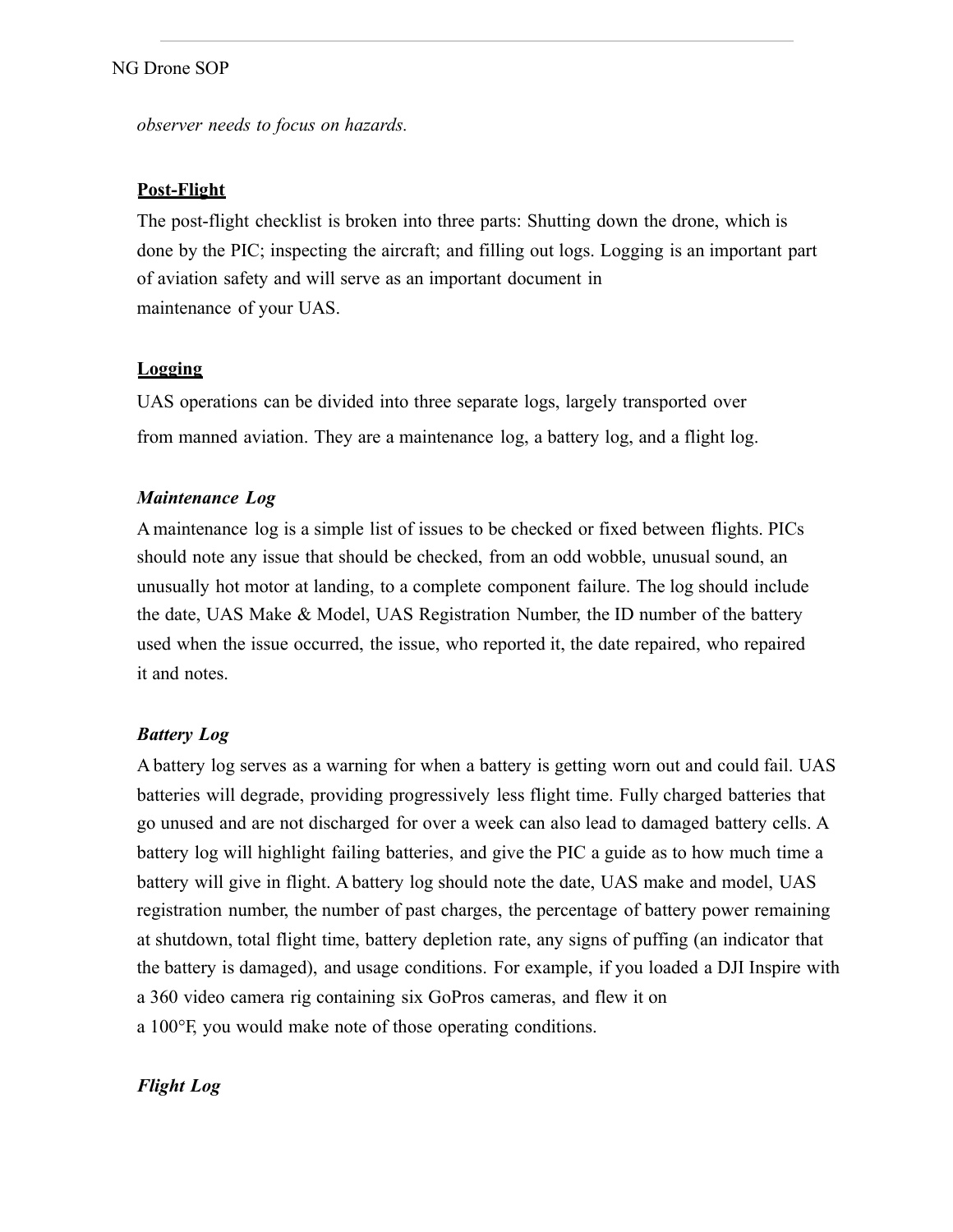#### NG Drone SOP

A flight log will highlight the important events that occur from the time a UAS takes off to the time it has landed and been powered down by the PIC. Each UAS will have it's own log. It should note the date, the battery used during flight, and the total flight time. Each entry should also have space for important and relevant notes about the flight, which may include a mission overview, flying conditions, distance flown, take-off and landing locations, a hard landing, etc.

#### Normal Operating Checklists (attached)

What follows are the normal operating checklists to be completed for each flight.

#### Emergency Procedures

#### *Lost Link/Mission Procedures* (attached)

The RC link is for the PIC to directly control the aircraft. If the PIC enables the UAS to operate autonomously and automated flight functionality is lost, the drone will revert to RC control and the PIC will take over flight, return it to the landing zone and land. If the UAS starts showing any sign of not following the automated flight path, and the manual override doesn't happen automatically, the PIC should take the steps necessary for manual control. Check your UAS manual for how to manually override autonomous operation. If the RC link is lost, many commercial based UAS systems are configured with an automatic return to home procedure built-in to the UAS flight controller to prevent drift outside of the operation area.

### *Emergency Assumption of Control*

During any automated flight, if there is any concern that the UAS is not flying the planned mission or that control characteristics are abnormal, the PIC will take manual control of the UAS with RC control, return it to the landing zone if possible, and land it. There may be minor problems that do not require emergency assumption of control. In these cases, the GCS communication can direct the UAS to land or the PIC can manually land the UAS.